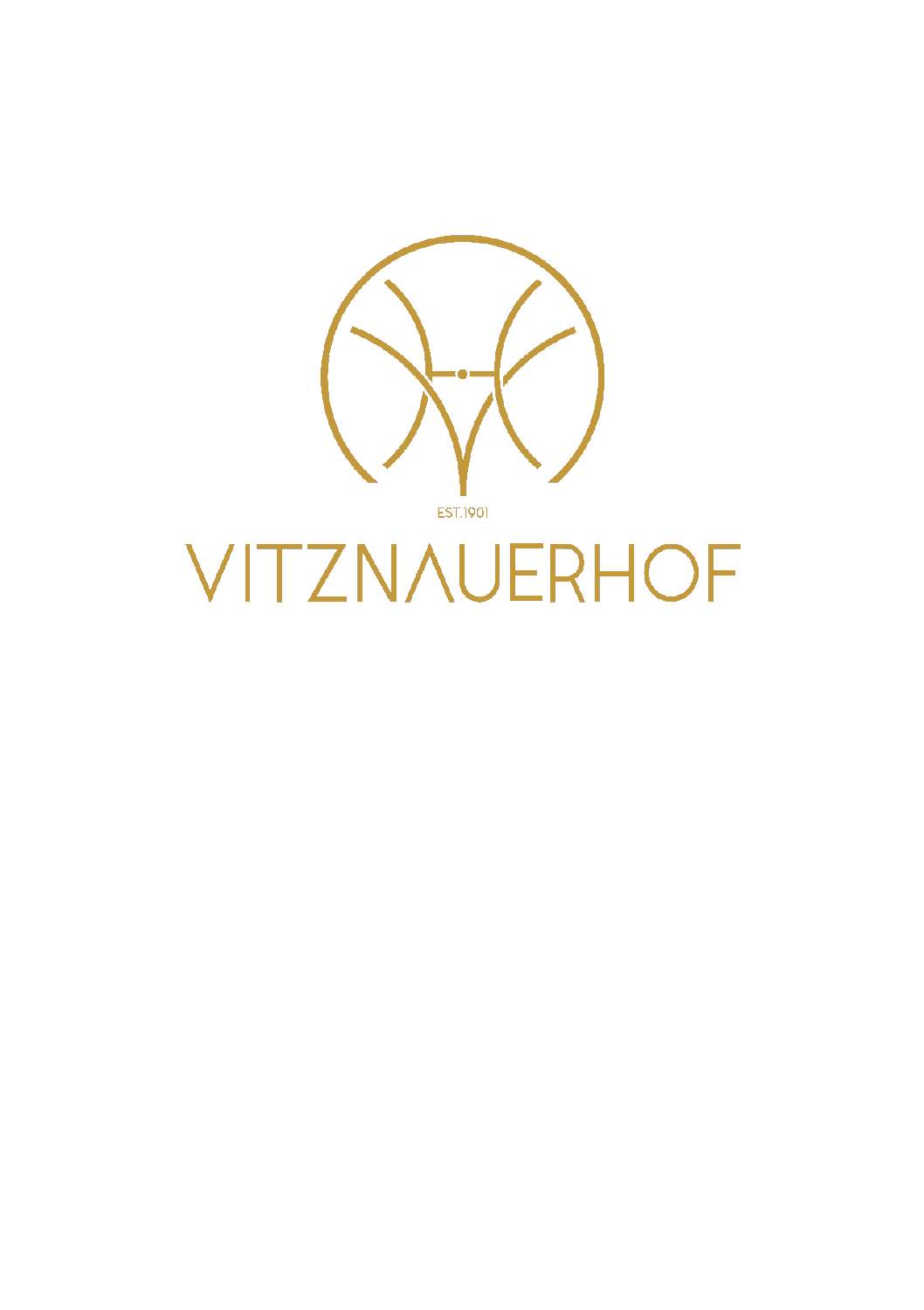

# *Dear guests,*

*let yourself be enchanted by our creative chefs in the restaurant Inspiration.*

*We take you on a journey of different flavors and aromas. This is where the immediate region meets the flavors of the big wide world.*

*The dish sizes are designed that you can and should eat more than just one course !*

*Quality is our highest claim of ourselves, which is why we work very closely with our suppliers and producers from the region, because we want to know where everything comes from what will be served on the table.*

*Enjoy the culinary excursion and let our team pamper you*

*Your Vitznauerhof family*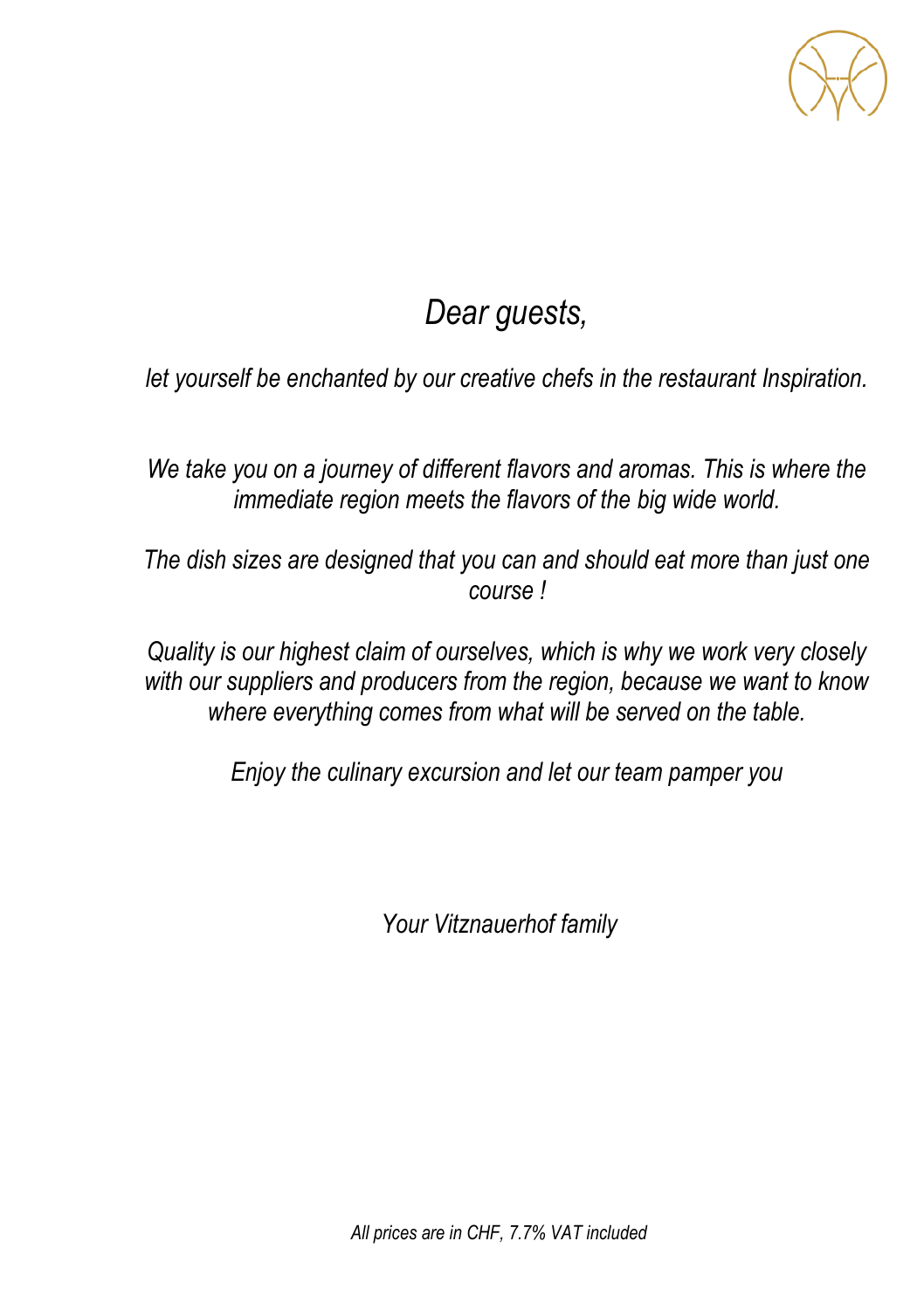

# *Starters*

**Char** Tatar | Yoghurt | Lemon | curry | croutons 28

**Eggplant** Coconut | almond | sherry 18 with pikeperch ceviche from Lago Maggiore +8

> **Do-It-Yourself Sushi** Seaweed | avocado | nori | wasabi orange ponzu 18 with Swiss Lostallo salmon +10

## **Beetroot**

Goat cream cheese from Toni Odermatt sunflower seeds 20 with farmer's bacon from Markus Heinzer +8 with Swiss Lostallo salmon +10

## **Sens Garden Salad**

Egg from Vitznau | Yuzu | radish | sesame | J8-Omat 16 with Landjäger from the butcher "Holzen Fleisch" +10

> **Focaccia** Olive oil | balsamic | pepperoni hummus 8.5

> > **Greek salad** Red onion | feta | olive | tomato 18

**Carrots from Aargau** Tatar I pickled vegetables 18

with farmer's bacon from Markus Heinzer +8

**Ueli Hof meets Vuurzee Beer** Classic pork terrine from Ueli Hof | rhubarb | brioche 26

*You just like to try the fancy Vuurzee beer? Brewed with champagne yeast and Hungarian Pinot Noir grapes* 1.5dl / 14

*All prices are in CHF, 7.7% VAT included*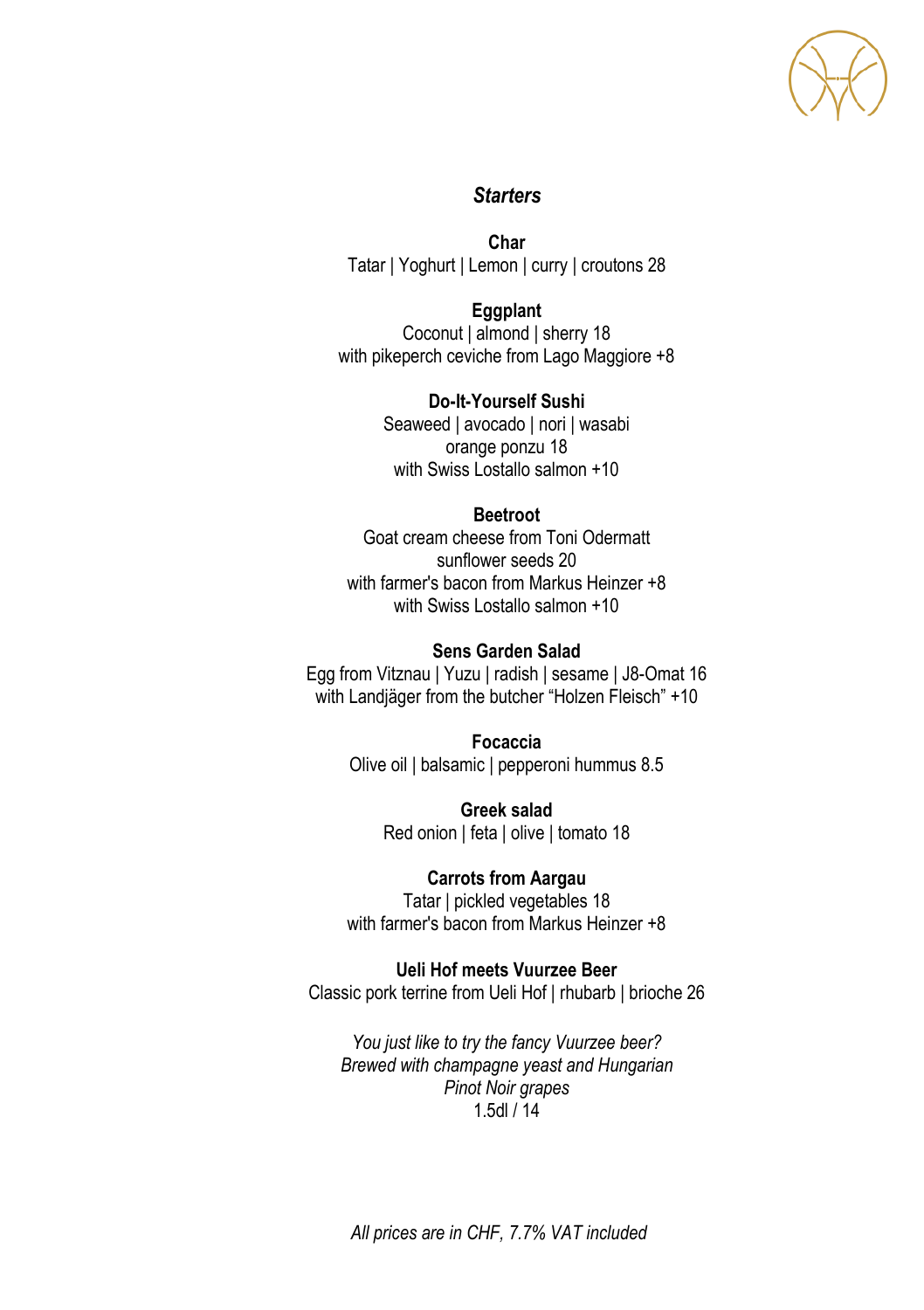## *Mains*

#### **White asparagus**

Morels | baked potato | wild garlic | peas 38 with lamb neck cooked for 12 hours +22 with Swiss Lostallo salmon +22

### **Fried rice**

Eggplant | egg from Vitznau | pickled vegetables 34 with BBQ Chicken +18 with shrimp dim sum +18 with Mike's spare ribs +22

## **Bimi "Mediterranean style"**

Aceto | Feta | olive | tomato | polenta 34 with lamb neck cooked for 12 hours +22 with Swiss char fillet +22

#### **Ravioli**

Smoked Ricotta | portobello | aceto 24 with Swiss Lostallo salmon +22 with pikeperch from Lake Maggiore +22 with organic flank steak from Ueli Hof +22

#### **Vitznauerhof fish crisps**

Wrap | Curry Madras | sweet and sour cabbage French fries 46

#### **Chinese cabbage**

Miso Beurre Blanc | mashed potatoes chives | crispy potatoes 32 with Mike's spare ribs +22 with pikeperch from Lake Maggiore +22

#### **Entrecôte from the butcher "Holzen Fleisch"**

180g | herb butter | French fries Baby spinach salad 64

*All prices are in CHF, 7.7% VAT included*